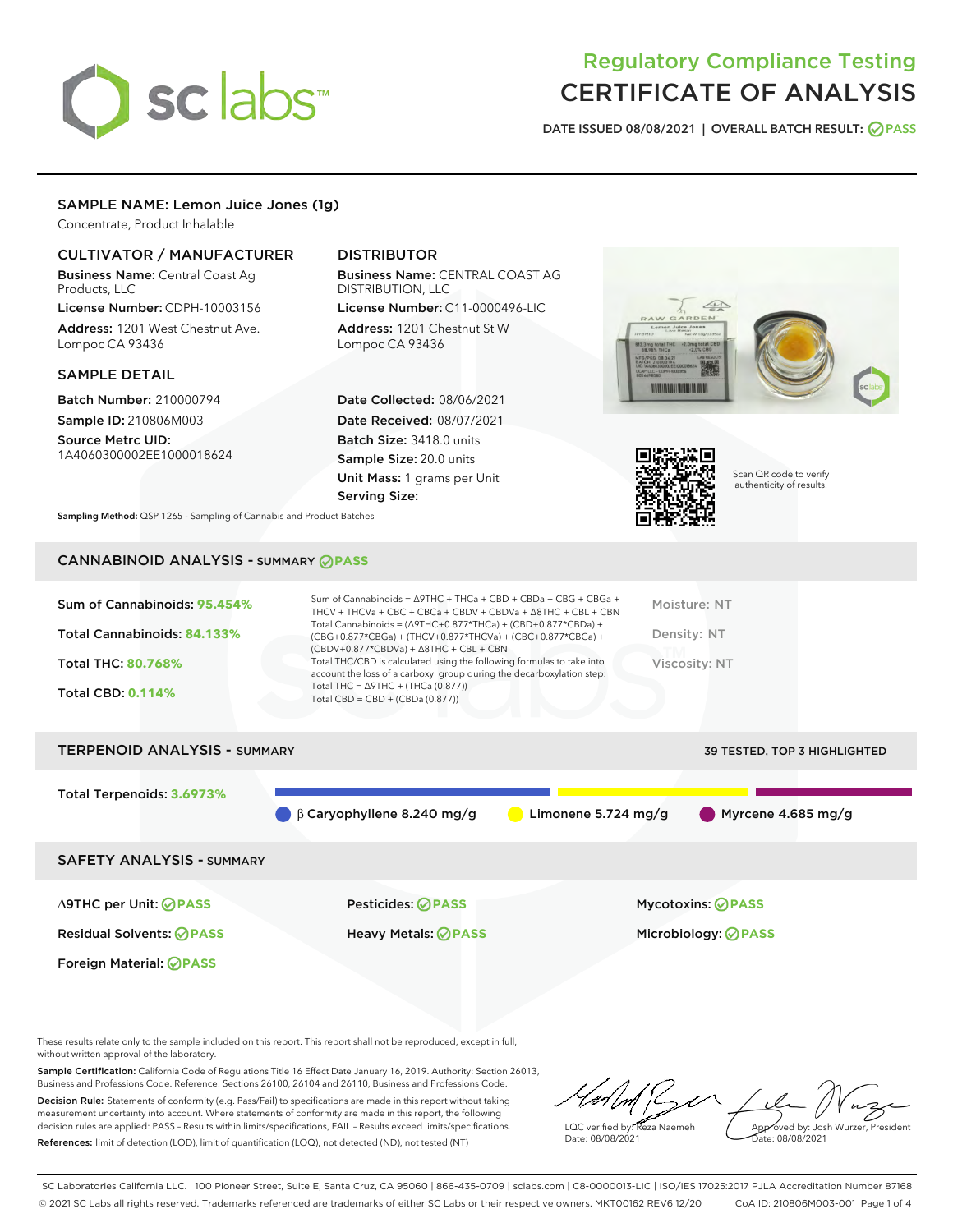



LEMON JUICE JONES (1G) | DATE ISSUED 08/08/2021 | OVERALL BATCH RESULT: @ PASS

#### CANNABINOID TEST RESULTS - 08/08/2021 2 PASS

Tested by high-performance liquid chromatography with diode-array detection (HPLC-DAD). **Method:** QSP 1157 - Analysis of Cannabinoids by HPLC-DAD

#### TOTAL CANNABINOIDS: **84.133%** Total Cannabinoids (Total THC) + (Total CBD) +

(Total CBG) + (Total THCV) + (Total CBC) + (Total CBDV) + ∆8THC + CBL + CBN

TOTAL THC: **80.768%** Total THC (∆9THC+0.877\*THCa)

TOTAL CBD: **0.114%**

Total CBD (CBD+0.877\*CBDa)

TOTAL CBG: 2.04% Total CBG (CBG+0.877\*CBGa) TOTAL THCV: 0.598%

Total THCV (THCV+0.877\*THCVa)

TOTAL CBC: 0.613% Total CBC (CBC+0.877\*CBCa)

TOTAL CBDV: ND Total CBDV (CBDV+0.877\*CBDVa)

| <b>COMPOUND</b> | LOD/LOQ<br>(mg/g)          | <b>MEASUREMENT</b><br><b>UNCERTAINTY</b><br>(mg/g) | <b>RESULT</b><br>(mg/g) | <b>RESULT</b><br>(%) |
|-----------------|----------------------------|----------------------------------------------------|-------------------------|----------------------|
| <b>THCa</b>     | 0.05/0.14                  | ±22.785                                            | 886.58                  | 88.658               |
| <b>A9THC</b>    | 0.06 / 0.26                | ±1.037                                             | 30.15                   | 3.015                |
| <b>CBGa</b>     | 0.1/0.2                    | ±1.01                                              | 19.3                    | 1.93                 |
| <b>THCVa</b>    | 0.07/0.20                  | ±0.325                                             | 6.82                    | 0.682                |
| <b>CBCa</b>     | 0.07/0.28                  | ±0.303                                             | 6.19                    | 0.619                |
| <b>CBG</b>      | 0.06/0.19                  | ±0.138                                             | 3.50                    | 0.350                |
| <b>CBDa</b>     | 0.02/0.19                  | ±0.038                                             | 1.30                    | 0.130                |
| <b>CBC</b>      | 0.2 / 0.5                  | ±0.02                                              | 0.7                     | 0.07                 |
| A8THC           | 0.1/0.4                    | N/A                                                | <b>ND</b>               | <b>ND</b>            |
| <b>THCV</b>     | 0.1/0.2                    | N/A                                                | <b>ND</b>               | <b>ND</b>            |
| <b>CBD</b>      | 0.07/0.29                  | N/A                                                | <b>ND</b>               | <b>ND</b>            |
| <b>CBDV</b>     | 0.04 / 0.15                | N/A                                                | <b>ND</b>               | <b>ND</b>            |
| <b>CBDVa</b>    | 0.03/0.53                  | N/A                                                | <b>ND</b>               | <b>ND</b>            |
| <b>CBL</b>      | 0.06 / 0.24                | N/A                                                | <b>ND</b>               | <b>ND</b>            |
| <b>CBN</b>      | 0.1/0.3                    | N/A                                                | <b>ND</b>               | <b>ND</b>            |
|                 | <b>SUM OF CANNABINOIDS</b> |                                                    | 954.54 mg/g             | 95.454%              |

#### **UNIT MASS: 1 grams per Unit**

| ∆9THC per Unit                        | 1120 per-package limit     | 30.15 mg/unit<br><b>PASS</b> |  |  |
|---------------------------------------|----------------------------|------------------------------|--|--|
| <b>Total THC per Unit</b>             |                            | 807.68 mg/unit               |  |  |
| <b>CBD per Unit</b>                   |                            | <b>ND</b>                    |  |  |
| <b>Total CBD per Unit</b>             |                            | $1.14$ mg/unit               |  |  |
| Sum of Cannabinoids<br>per Unit       |                            | 954.54 mg/unit               |  |  |
| <b>Total Cannabinoids</b><br>per Unit |                            | 841.33 mg/unit               |  |  |
| <b>MOISTURE TEST RESULT</b>           | <b>DENSITY TEST RESULT</b> | <b>VISCOSITY TEST RESULT</b> |  |  |

Not Tested

Not Tested

Not Tested

#### TERPENOID TEST RESULTS - 08/08/2021

Terpene analysis utilizing gas chromatography-flame ionization detection (GC-FID). **Method:** QSP 1192 - Analysis of Terpenoids by GC-FID

| <b>COMPOUND</b>           | LOD/LOQ<br>(mg/g) | <b>MEASUREMENT</b><br><b>UNCERTAINTY</b><br>(mg/g) | <b>RESULT</b><br>(mg/g)                         | <b>RESULT</b><br>(%) |
|---------------------------|-------------------|----------------------------------------------------|-------------------------------------------------|----------------------|
| $\beta$ Caryophyllene     | 0.004 / 0.012     | ±0.2933                                            | 8.240                                           | 0.8240               |
| Limonene                  | 0.005 / 0.016     | ±0.0819                                            | 5.724                                           | 0.5724               |
| <b>Myrcene</b>            | 0.008 / 0.025     | ±0.0604                                            | 4.685                                           | 0.4685               |
| $\alpha$ Bisabolol        | 0.008 / 0.026     | ±0.1897                                            | 3.553                                           | 0.3553               |
| $\alpha$ Humulene         | 0.009 / 0.029     | ±0.0809                                            | 2.520                                           | 0.2520               |
| Guaiol                    | 0.009 / 0.030     | ±0.1001                                            | 2.120                                           | 0.2120               |
| Linalool                  | 0.009 / 0.032     | ±0.0749                                            | 1.972                                           | 0.1972               |
| Terpinolene               | 0.008 / 0.026     | ±0.0377                                            | 1.840                                           | 0.1840               |
| Terpineol                 | 0.016 / 0.055     | ±0.0650                                            | 1.059                                           | 0.1059               |
| $\beta$ Pinene            | 0.004 / 0.014     | ±0.0111                                            | 0.963                                           | 0.0963               |
| Fenchol                   | 0.010 / 0.034     | ±0.0323                                            | 0.835                                           | 0.0835               |
| $\alpha$ Pinene           | 0.005 / 0.017     | ±0.0068                                            | 0.790                                           | 0.0790               |
| Ocimene                   | 0.011 / 0.038     | ±0.0230                                            | 0.715                                           | 0.0715               |
| trans- $\beta$ -Farnesene | 0.008 / 0.025     | ±0.0167                                            | 0.471                                           | 0.0471               |
| Caryophyllene<br>Oxide    | 0.010 / 0.033     | ±0.0164                                            | 0.356                                           | 0.0356               |
| Nerolidol                 | 0.009 / 0.028     | ±0.0187                                            | 0.297                                           | 0.0297               |
| <b>Borneol</b>            | 0.005 / 0.016     | ±0.0093                                            | 0.222                                           | 0.0222               |
| Citronellol               | 0.003 / 0.010     | ±0.0082                                            | 0.168                                           | 0.0168               |
| Camphene                  | 0.005 / 0.015     | ±0.0010                                            | 0.091                                           | 0.0091               |
| Fenchone                  | 0.009 / 0.028     | ±0.0022                                            | 0.076                                           | 0.0076               |
| Geraniol                  | 0.002 / 0.007     | ±0.0024                                            | 0.055                                           | 0.0055               |
| $\alpha$ Phellandrene     | 0.006 / 0.020     | ±0.0006                                            | 0.047                                           | 0.0047               |
| Sabinene Hydrate          | 0.006 / 0.022     | ±0.0017                                            | 0.045                                           | 0.0045               |
| 3 Carene                  | 0.005 / 0.018     | ±0.0005                                            | 0.035                                           | 0.0035               |
| $\gamma$ Terpinene        | 0.006 / 0.018     | ±0.0005                                            | 0.030                                           | 0.0030               |
| $\alpha$ Terpinene        | 0.005 / 0.017     | ±0.0004                                            | 0.027                                           | 0.0027               |
| Eucalyptol                | 0.006 / 0.018     | ±0.0006                                            | 0.022                                           | 0.0022               |
| Nerol                     | 0.003 / 0.011     | ±0.0007                                            | 0.015                                           | 0.0015               |
| Sabinene                  | 0.004 / 0.014     | N/A                                                | <loq< th=""><th><loq< th=""></loq<></th></loq<> | <loq< th=""></loq<>  |
| p-Cymene                  | 0.005 / 0.016     | N/A                                                | <b>ND</b>                                       | <b>ND</b>            |
| (-)-Isopulegol            | 0.005 / 0.016     | N/A                                                | ND                                              | ND                   |
| Camphor                   | 0.006 / 0.019     | N/A                                                | <b>ND</b>                                       | ND                   |
| Isoborneol                | 0.004 / 0.012     | N/A                                                | ND                                              | ND                   |
| Menthol                   | 0.008 / 0.025     | N/A                                                | ND                                              | ND                   |
| R-(+)-Pulegone            | 0.003 / 0.011     | N/A                                                | ND                                              | ND                   |
| <b>Geranyl Acetate</b>    | 0.004 / 0.014     | N/A                                                | ND                                              | ND                   |
| $\alpha$ Cedrene          | 0.005 / 0.016     | N/A                                                | ND                                              | ND                   |
| Valencene                 | 0.009 / 0.030     | N/A                                                | ND                                              | ND                   |
| Cedrol                    | 0.008 / 0.027     | N/A                                                | ND                                              | ND                   |
| <b>TOTAL TERPENOIDS</b>   |                   |                                                    | 36.973 mg/g                                     | 3.6973%              |

SC Laboratories California LLC. | 100 Pioneer Street, Suite E, Santa Cruz, CA 95060 | 866-435-0709 | sclabs.com | C8-0000013-LIC | ISO/IES 17025:2017 PJLA Accreditation Number 87168 © 2021 SC Labs all rights reserved. Trademarks referenced are trademarks of either SC Labs or their respective owners. MKT00162 REV6 12/20 CoA ID: 210806M003-001 Page 2 of 4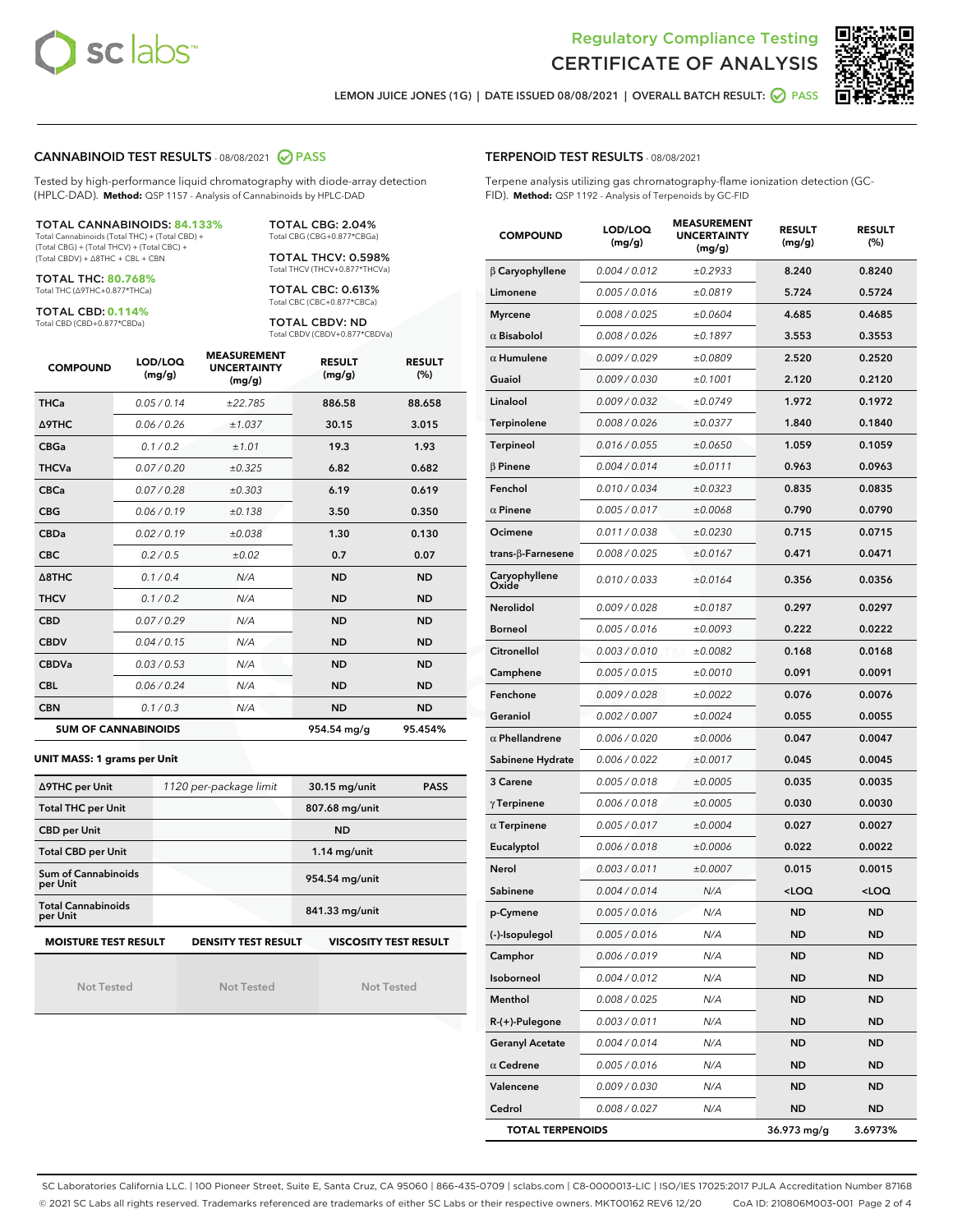



LEMON JUICE JONES (1G) | DATE ISSUED 08/08/2021 | OVERALL BATCH RESULT: @ PASS

#### CATEGORY 1 PESTICIDE TEST RESULTS - 08/08/2021 2 PASS

Pesticide and plant growth regulator analysis utilizing high-performance liquid chromatography-mass spectrometry (HPLC-MS) or gas chromatography-mass spectrometry (GC-MS). \*GC-MS utilized where indicated. **Method:** QSP 1212 - Analysis of Pesticides and Mycotoxins by LC-MS or QSP 1213 - Analysis of Pesticides by GC-MS

| <b>COMPOUND</b>             | LOD/LOQ<br>$(\mu g/g)$ | <b>ACTION</b><br><b>LIMIT</b><br>$(\mu g/g)$ | <b>MEASUREMENT</b><br><b>UNCERTAINTY</b><br>$(\mu g/g)$ | <b>RESULT</b><br>$(\mu g/g)$ | <b>RESULT</b> |
|-----------------------------|------------------------|----------------------------------------------|---------------------------------------------------------|------------------------------|---------------|
| Aldicarb                    | 0.03 / 0.08            | $\geq$ LOD                                   | N/A                                                     | <b>ND</b>                    | <b>PASS</b>   |
| Carbofuran                  | 0.02 / 0.05            | $>$ LOD                                      | N/A                                                     | <b>ND</b>                    | <b>PASS</b>   |
| Chlordane*                  | 0.03 / 0.08            | $\ge$ LOD                                    | N/A                                                     | <b>ND</b>                    | <b>PASS</b>   |
| Chlorfenapyr*               | 0.03/0.10              | $>$ LOD                                      | N/A                                                     | <b>ND</b>                    | <b>PASS</b>   |
| Chlorpyrifos                | 0.02 / 0.06            | ≥ LOD                                        | N/A                                                     | <b>ND</b>                    | <b>PASS</b>   |
| Coumaphos                   | 0.02 / 0.07            | $\ge$ LOD                                    | N/A                                                     | <b>ND</b>                    | <b>PASS</b>   |
| Daminozide                  | 0.02 / 0.07            | $\geq$ LOD                                   | N/A                                                     | <b>ND</b>                    | <b>PASS</b>   |
| <b>DDVP</b><br>(Dichlorvos) | 0.03/0.09              | $\geq$ LOD                                   | N/A                                                     | <b>ND</b>                    | <b>PASS</b>   |
| Dimethoate                  | 0.03 / 0.08            | $>$ LOD                                      | N/A                                                     | <b>ND</b>                    | <b>PASS</b>   |
| Ethoprop(hos)               | 0.03/0.10              | $\ge$ LOD                                    | N/A                                                     | <b>ND</b>                    | <b>PASS</b>   |
| Etofenprox                  | 0.02 / 0.06            | $>$ LOD                                      | N/A                                                     | <b>ND</b>                    | <b>PASS</b>   |
| Fenoxycarb                  | 0.03 / 0.08            | $\geq$ LOD                                   | N/A                                                     | <b>ND</b>                    | <b>PASS</b>   |
| Fipronil                    | 0.03/0.08              | $>$ LOD                                      | N/A                                                     | <b>ND</b>                    | <b>PASS</b>   |
| Imazalil                    | 0.02 / 0.06            | $\geq$ LOD                                   | N/A                                                     | <b>ND</b>                    | <b>PASS</b>   |
| <b>Methiocarb</b>           | 0.02 / 0.07            | $\ge$ LOD                                    | N/A                                                     | <b>ND</b>                    | <b>PASS</b>   |
| Methyl<br>parathion         | 0.03/0.10              | $\geq$ LOD                                   | N/A                                                     | <b>ND</b>                    | <b>PASS</b>   |
| <b>Mevinphos</b>            | 0.03/0.09              | $>$ LOD                                      | N/A                                                     | <b>ND</b>                    | <b>PASS</b>   |
| Paclobutrazol               | 0.02 / 0.05            | $\geq$ LOD                                   | N/A                                                     | <b>ND</b>                    | <b>PASS</b>   |
| Propoxur                    | 0.03/0.09              | $\ge$ LOD                                    | N/A                                                     | <b>ND</b>                    | <b>PASS</b>   |
| Spiroxamine                 | 0.03 / 0.08            | $\ge$ LOD                                    | N/A                                                     | <b>ND</b>                    | <b>PASS</b>   |
| Thiacloprid                 | 0.03/0.10              | $\geq$ LOD                                   | N/A                                                     | <b>ND</b>                    | <b>PASS</b>   |

#### CATEGORY 2 PESTICIDE TEST RESULTS - 08/08/2021 @ PASS

| <b>COMPOUND</b>          | LOD/LOQ<br>$(\mu g/g)$ | <b>ACTION</b><br><b>LIMIT</b><br>$(\mu g/g)$ | <b>MEASUREMENT</b><br><b>UNCERTAINTY</b><br>$(\mu g/g)$ | <b>RESULT</b><br>$(\mu g/g)$ | <b>RESULT</b> |
|--------------------------|------------------------|----------------------------------------------|---------------------------------------------------------|------------------------------|---------------|
| Abamectin                | 0.03/0.10              | 0.1                                          | N/A                                                     | <b>ND</b>                    | <b>PASS</b>   |
| Acephate                 | 0.02/0.07              | 0.1                                          | N/A                                                     | <b>ND</b>                    | <b>PASS</b>   |
| Acequinocyl              | 0.02/0.07              | 0.1                                          | N/A                                                     | <b>ND</b>                    | <b>PASS</b>   |
| Acetamiprid              | 0.02/0.05              | 0.1                                          | N/A                                                     | <b>ND</b>                    | <b>PASS</b>   |
| Azoxystrobin             | 0.02/0.07              | 0.1                                          | N/A                                                     | <b>ND</b>                    | <b>PASS</b>   |
| <b>Bifenazate</b>        | 0.01/0.04              | 0.1                                          | N/A                                                     | <b>ND</b>                    | <b>PASS</b>   |
| <b>Bifenthrin</b>        | 0.02 / 0.05            | 3                                            | N/A                                                     | <b>ND</b>                    | <b>PASS</b>   |
| <b>Boscalid</b>          | 0.03/0.09              | 0.1                                          | N/A                                                     | <b>ND</b>                    | <b>PASS</b>   |
| Captan                   | 0.19/0.57              | 0.7                                          | N/A                                                     | <b>ND</b>                    | <b>PASS</b>   |
| Carbaryl                 | 0.02/0.06              | 0.5                                          | N/A                                                     | <b>ND</b>                    | <b>PASS</b>   |
| Chlorantranilip-<br>role | 0.04/0.12              | 10                                           | N/A                                                     | <b>ND</b>                    | <b>PASS</b>   |
| Clofentezine             | 0.03/0.09              | 0.1                                          | N/A                                                     | <b>ND</b>                    | <b>PASS</b>   |

| <b>COMPOUND</b>               | LOD/LOQ<br>(µg/g) | <b>ACTION</b><br><b>LIMIT</b><br>(µg/g) | <b>MEASUREMENT</b><br><b>UNCERTAINTY</b><br>$(\mu g/g)$ | <b>RESULT</b><br>(µg/g) | <b>RESULT</b> |
|-------------------------------|-------------------|-----------------------------------------|---------------------------------------------------------|-------------------------|---------------|
| Cyfluthrin                    | 0.12 / 0.38       | $\overline{c}$                          | N/A                                                     | <b>ND</b>               | <b>PASS</b>   |
| Cypermethrin                  | 0.11 / 0.32       | $\mathcal{I}$                           | N/A                                                     | <b>ND</b>               | <b>PASS</b>   |
| <b>Diazinon</b>               | 0.02 / 0.05       | 0.1                                     | N/A                                                     | <b>ND</b>               | <b>PASS</b>   |
| Dimethomorph                  | 0.03 / 0.09       | 2                                       | N/A                                                     | <b>ND</b>               | <b>PASS</b>   |
| Etoxazole                     | 0.02 / 0.06       | 0.1                                     | N/A                                                     | <b>ND</b>               | <b>PASS</b>   |
| Fenhexamid                    | 0.03 / 0.09       | 0.1                                     | N/A                                                     | <b>ND</b>               | <b>PASS</b>   |
| Fenpyroximate                 | 0.02 / 0.06       | 0.1                                     | N/A                                                     | <b>ND</b>               | <b>PASS</b>   |
| Flonicamid                    | 0.03 / 0.10       | 0.1                                     | N/A                                                     | <b>ND</b>               | <b>PASS</b>   |
| Fludioxonil                   | 0.03/0.10         | 0.1                                     | N/A                                                     | <b>ND</b>               | <b>PASS</b>   |
| Hexythiazox                   | 0.02 / 0.07       | 0.1                                     | N/A                                                     | <b>ND</b>               | <b>PASS</b>   |
| Imidacloprid                  | 0.04 / 0.11       | 5                                       | N/A                                                     | <b>ND</b>               | <b>PASS</b>   |
| Kresoxim-methyl               | 0.02 / 0.07       | 0.1                                     | N/A                                                     | <b>ND</b>               | <b>PASS</b>   |
| <b>Malathion</b>              | 0.03 / 0.09       | 0.5                                     | N/A                                                     | <b>ND</b>               | <b>PASS</b>   |
| Metalaxyl                     | 0.02 / 0.07       | $\overline{c}$                          | N/A                                                     | <b>ND</b>               | <b>PASS</b>   |
| Methomyl                      | 0.03 / 0.10       | 1                                       | N/A                                                     | <b>ND</b>               | <b>PASS</b>   |
| Myclobutanil                  | 0.03 / 0.09       | 0.1                                     | N/A                                                     | <b>ND</b>               | <b>PASS</b>   |
| Naled                         | 0.02 / 0.07       | 0.1                                     | N/A                                                     | <b>ND</b>               | <b>PASS</b>   |
| Oxamyl                        | 0.04 / 0.11       | 0.5                                     | N/A                                                     | <b>ND</b>               | <b>PASS</b>   |
| Pentachloronitro-<br>benzene* | 0.03 / 0.09       | 0.1                                     | N/A                                                     | <b>ND</b>               | <b>PASS</b>   |
| Permethrin                    | 0.04 / 0.12       | 0.5                                     | N/A                                                     | <b>ND</b>               | <b>PASS</b>   |
| Phosmet                       | 0.03 / 0.10       | 0.1                                     | N/A                                                     | <b>ND</b>               | <b>PASS</b>   |
| Piperonylbu-<br>toxide        | 0.02 / 0.07       | 3                                       | N/A                                                     | <b>ND</b>               | <b>PASS</b>   |
| Prallethrin                   | 0.03 / 0.08       | 0.1                                     | N/A                                                     | <b>ND</b>               | <b>PASS</b>   |
| Propiconazole                 | 0.02 / 0.07       | 0.1                                     | N/A                                                     | <b>ND</b>               | <b>PASS</b>   |
| Pyrethrins                    | 0.04 / 0.12       | 0.5                                     | N/A                                                     | <b>ND</b>               | <b>PASS</b>   |
| Pyridaben                     | 0.02 / 0.07       | 0.1                                     | N/A                                                     | <b>ND</b>               | <b>PASS</b>   |
| Spinetoram                    | 0.02 / 0.07       | 0.1                                     | N/A                                                     | <b>ND</b>               | <b>PASS</b>   |
| Spinosad                      | 0.02 / 0.07       | 0.1                                     | N/A                                                     | <b>ND</b>               | <b>PASS</b>   |
| Spiromesifen                  | 0.02 / 0.05       | 0.1                                     | N/A                                                     | <b>ND</b>               | <b>PASS</b>   |
| Spirotetramat                 | 0.02 / 0.06       | 0.1                                     | N/A                                                     | <b>ND</b>               | <b>PASS</b>   |
| Tebuconazole                  | 0.02 / 0.07       | 0.1                                     | N/A                                                     | <b>ND</b>               | <b>PASS</b>   |
| Thiamethoxam                  | 0.03 / 0.10       | 5                                       | N/A                                                     | <b>ND</b>               | <b>PASS</b>   |
| Trifloxystrobin               | 0.03 / 0.08       | 0.1                                     | N/A                                                     | <b>ND</b>               | <b>PASS</b>   |

SC Laboratories California LLC. | 100 Pioneer Street, Suite E, Santa Cruz, CA 95060 | 866-435-0709 | sclabs.com | C8-0000013-LIC | ISO/IES 17025:2017 PJLA Accreditation Number 87168 © 2021 SC Labs all rights reserved. Trademarks referenced are trademarks of either SC Labs or their respective owners. MKT00162 REV6 12/20 CoA ID: 210806M003-001 Page 3 of 4